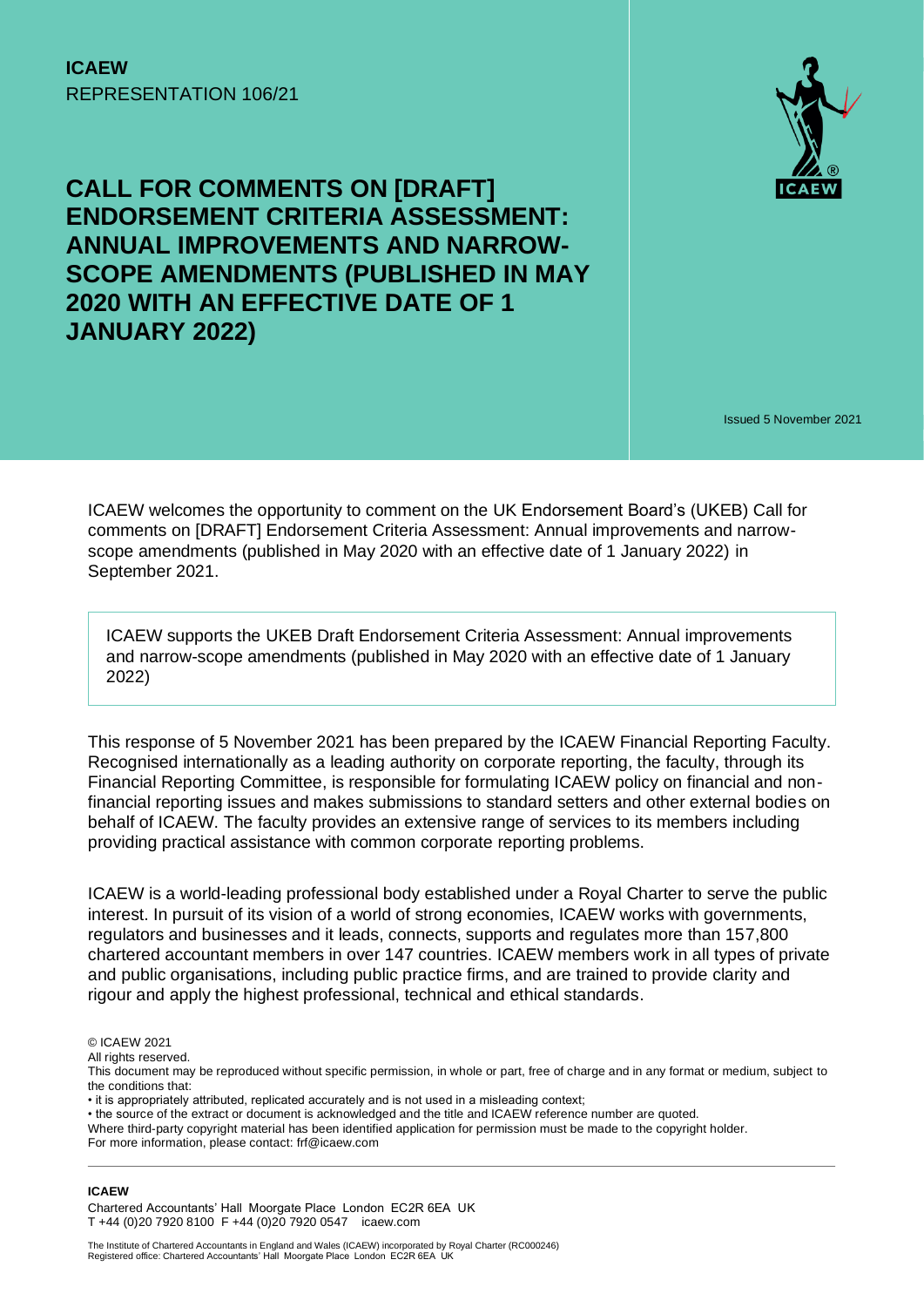#### **KEY POINTS**

- 1. ICAEW welcomes the opportunity to comment on the UK Endorsement Board's Draft Endorsement Criteria Assessment: Annual improvements and narrow-scope amendments (published in May 2020 with an effective date of 1 January 2022). This response of 5 November 2021, reproduced in the appendix below, has been prepared on behalf of ICAEW by the Financial Reporting Faculty.
- 2. ICAEW supports the UK endorsement of the IASB's narrow-scope amendments published in May 2020.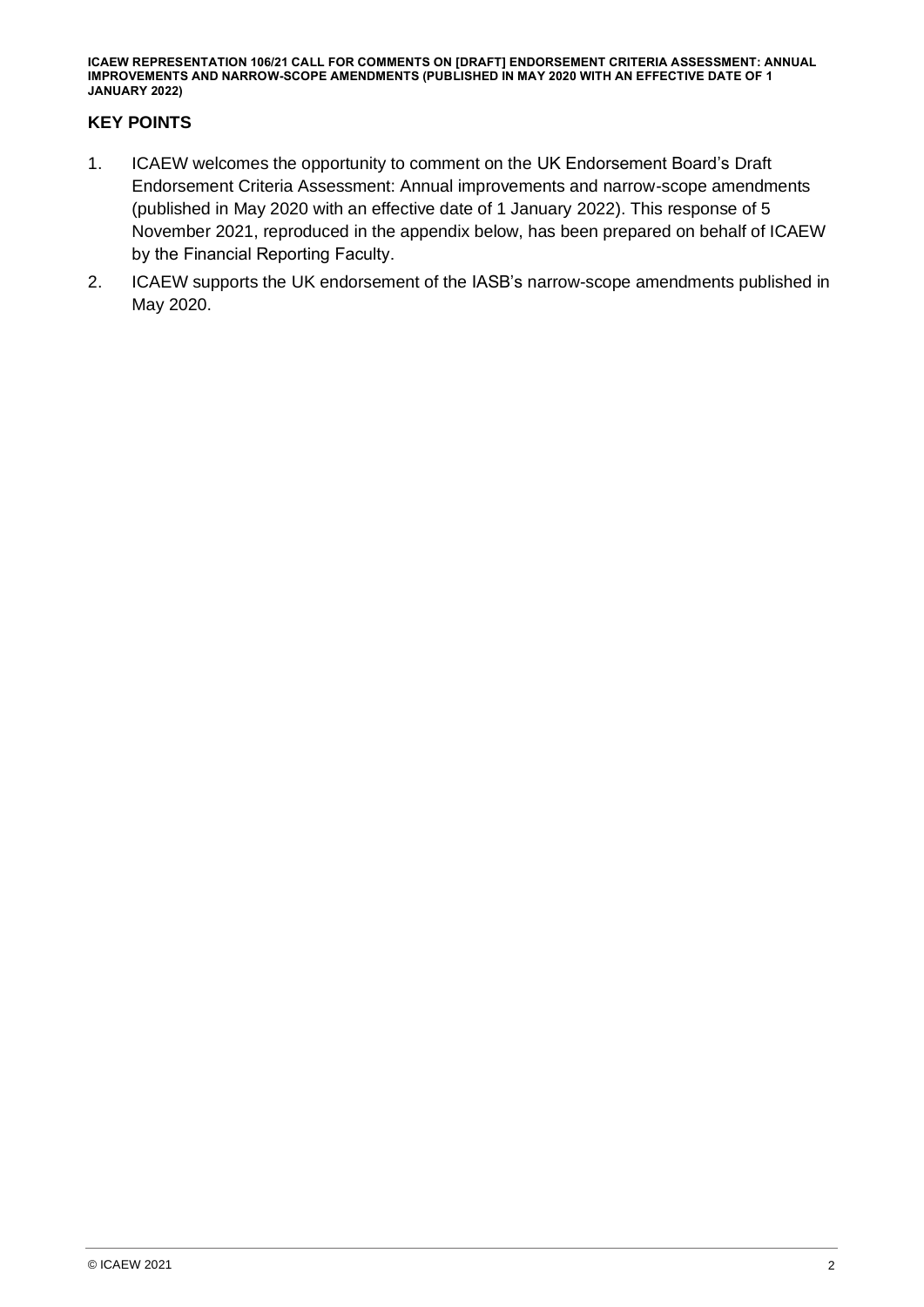# **Invitation to Comment:**

**Call for comments on [DRAFT] Endorsement Criteria Assessment: Annual improvements and narrow-scope amendments** *(published in May 2020 with an effective date of 1 January 2022)*

### **Deadline for completion of this Invitation to Comment: Close of business 1 November 2021 Please submit**

**to: [UKEndorsementBoard@endorsement-board.uk](mailto:UKEndorsementBoard@endorsement-board.uk)**

### **Introduction**

The objective of this Invitation to Comment is to obtain input from stakeholders on the endorsement and adoption of a set of six Amendments to international accounting standards published by the International Accounting Standards Board (IASB) in May 2020, with an effective date of 1 January 2022 with earlier application permitted, (the 'May 2020 Amendments'). The May 2020 Amendments are comprised of three Annual Improvements amendments (from the IASB's *Annual Improvements to IFRS® Standards 2018–2020*) and three Narrow-Scope amendments.

The **Annual Improvements amendments** covered in this assessment are:

- Amendments to IFRS 1 *First-time Adoption of International Financial Reporting Standards*—Subsidiary as a First-time Adopter.
- Amendments to IFRS 9 *Financial Instruments*—Fees in the '10 per cent' Test for Derecognition of Financial Liabilities.
	- Amendments to IAS 41 *Agriculture*—Taxation in Fair Value Measurements.

The **Narrow-Scope amendments** covered in this assessment are:

- Amendments to IAS 16 *Property, Plant and Equipment*—Proceeds before Intended Use.
- Amendments to IAS 37 *Provisions, Contingent Liabilities and Contingent Assets* Onerous Contracts—Cost of Fulfilling a Contract.
- Amendments to IFRS 3 *Business Combinations*—Reference to the Conceptual Framework.

#### **UK endorsement and adoption process**

The requirements for UK endorsement and adoption are set out in the Statutory Instrument 2019/685<sup>1</sup> .

The delegation of the powers to formally adopt international accounting standards for use in the UK was delegated to the UK Endorsment Board in May 2021<sup>2</sup>.

The information collected from this Invitation to Comment is intended to help with the endorsement assessment. This will form part of the work necessary for potential UK endorsement and adoption of the May 2020 Amendments.

### **Who should respond to this Invitation to Comment?**

Stakeholders with an interest in the quality of accounts that apply IFRS.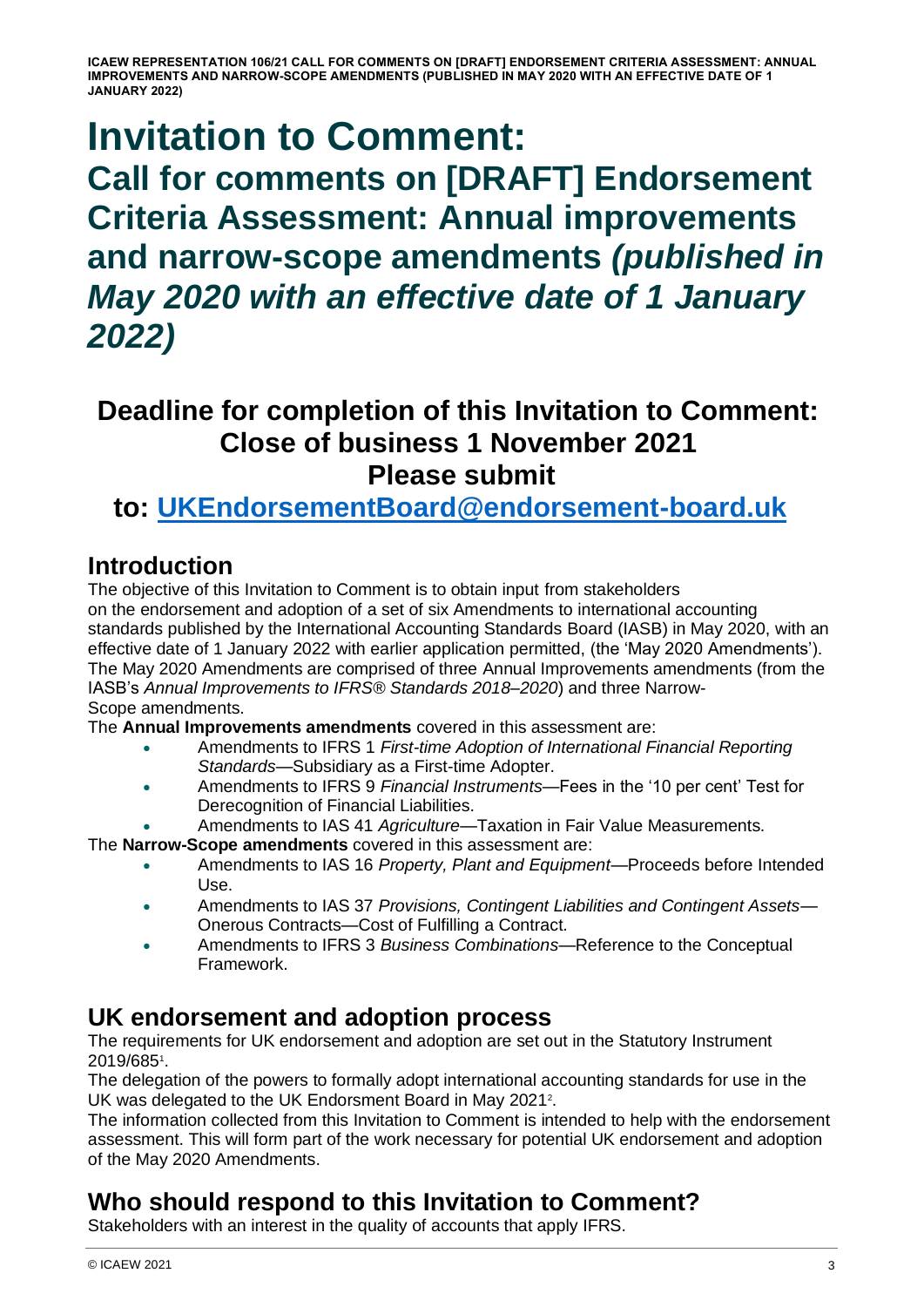### **How to respond to this Invitation to Comment**

Please download this document, answer any questions on which you would like to provide views, and return to **[UKEndorsementBoard@endorsement-board.uk](mailto:UKEndorsementBoard@endorsement-board.uk)** by close of business on **1 November 2021.**

#### **Brief responses providing views on individual questions are welcome, as well as comprehensive responses to all questions.**

### **Privacy and other policies**

The data collected through submitting this document will be stored and processed by the UKEB. By submitting this document, you consent to the UKEB processing your data for the purposes of influencing the development of and endorsing IFRS for use in the UK. For further information, please see our Privacy Statements and Notices and other Policies (e.g. Consultation Responses Policy and Data Protection Policy)<sup>3</sup>.

The UKEB's policy is to publish on its website all responses to formal consultations issued by the UKEB unless the respondent explicitly requests otherwise. A standard confidentiality statement in an e-mail message will not be regarded as a request for non-disclosure. If you do not wish your signature to be published please provide UKEB with an unsigned version of your submission. The UKEB prefer to publish responses that do not include a personal signature. Other than the name of the organisation/individual responding, information contained in the "Your Details" document will not be published. The UKEB does not edit personal information (such as telephone numbers, postal or e-mail addresses) from any other document submitted; therefore, only information that you wish to be published should be submitted in such responses.

### **Part B: Assessment against endorsement criteria**

Our initial assessment concludes that:

- the May 2020 Amendments meet the criteria of relevance, reliability, comparability and understandability required of the financial information needed for making economic decisions and assessing the stewardship of management, as required by SI 2019/685 (see Regulation 7(1)(c));
- application of the May 2020 Amendments is not contrary to the principle that an entity's accounts/consolidated accounts must give a true and fair view as required by SI 2019/685 (see Regulation 7(1)(a));
- that the May 2020 Amendments are likely to be conducive to the long term public good in the UK as required by SI 2019/685 (see Regulation 7(1)(b)), including that:
	- will generally improve financial reporting:
	- will lead to benefits that exceed the costs; and
	- is not likely to have an adverse effect on the economy of the UK, including on economic growth.

Our assessment of each of the **Annual Improvements amendments** is set out in **Appendix 1** of this DECA in the pages indicated below:

|                                                                                      |           | Amendments to IFRS 1 Amendments to IFRS 9 Amendments to IAS 41 |             |
|--------------------------------------------------------------------------------------|-----------|----------------------------------------------------------------|-------------|
| Rationale for the                                                                    |           |                                                                |             |
| <b>Amendments</b>                                                                    | pages 5–6 | page 8                                                         | page 10     |
| Assessment against                                                                   |           |                                                                |             |
| technical criteria                                                                   | pages 6-7 | pages 8-9                                                      | pages 10-11 |
| True and fair view                                                                   | pages 6-7 | page 9                                                         | page 11     |
| UK lond term public good                                                             |           |                                                                |             |
|                                                                                      | page 7    | page 9                                                         | page 11     |
| Our accorder of each of the Narrow Reaso amondmante is set out in Annandix 2 of this |           |                                                                |             |

Our assessment of each of the **Narrow-Scope amendments** is set out in **Appendix 2** of this DECA in the pages indicated below:

|                   |             | Amendments to IAS 16 Amendments to IAS 37 Amendments to IFRS 3 |             |
|-------------------|-------------|----------------------------------------------------------------|-------------|
| Rationale for the |             |                                                                |             |
| Amendments        | pages 12–13 | pages 16–17                                                    | pages 19–20 |